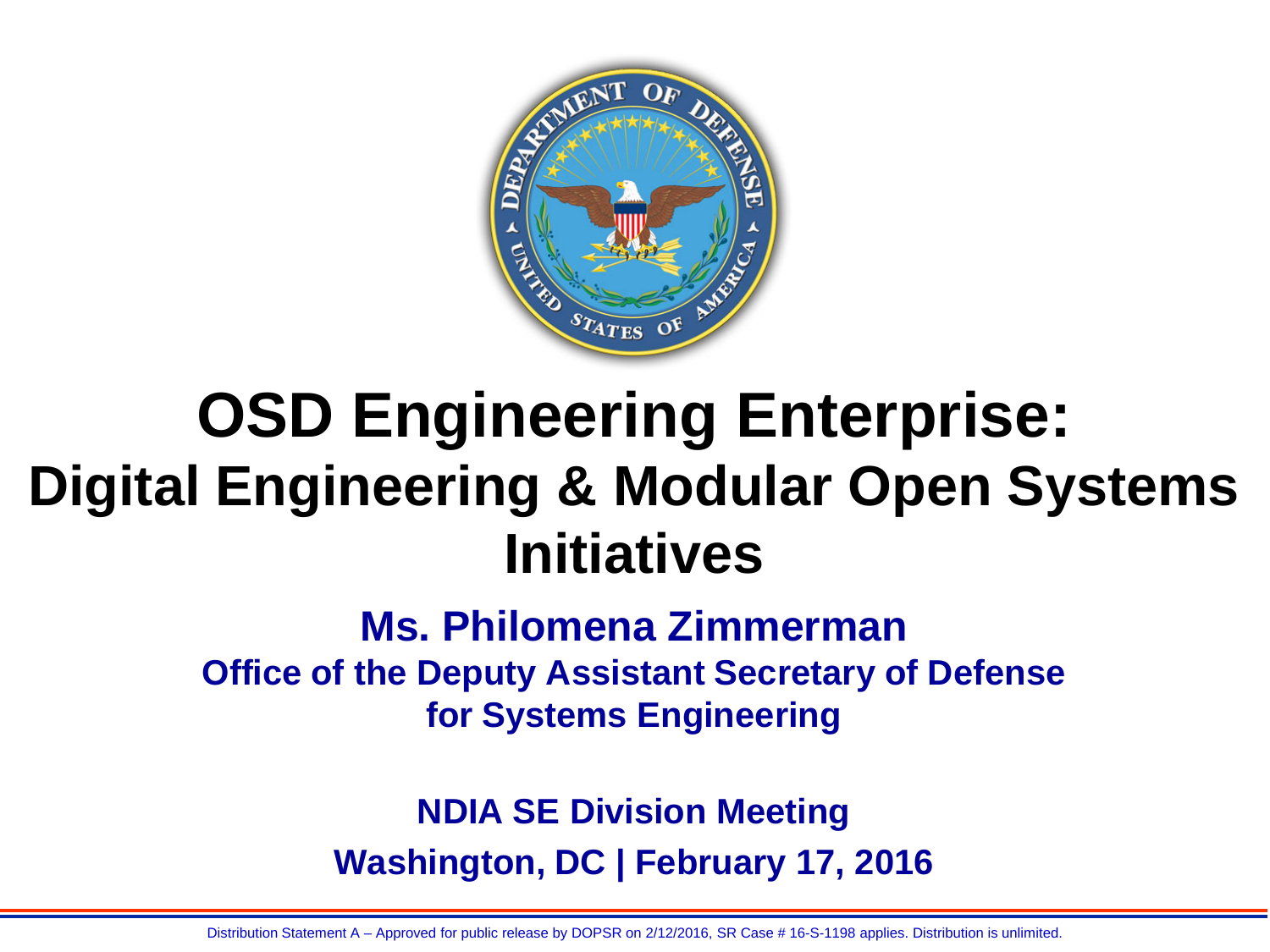

## **Contents**



- **DASD (SE) Organization**
- **Overview of Engineering Enterprise**
- **Overview of Engineering Tools and Environments**
- **Digital Engineering Working Group**
- **Modular Open Systems Working Group**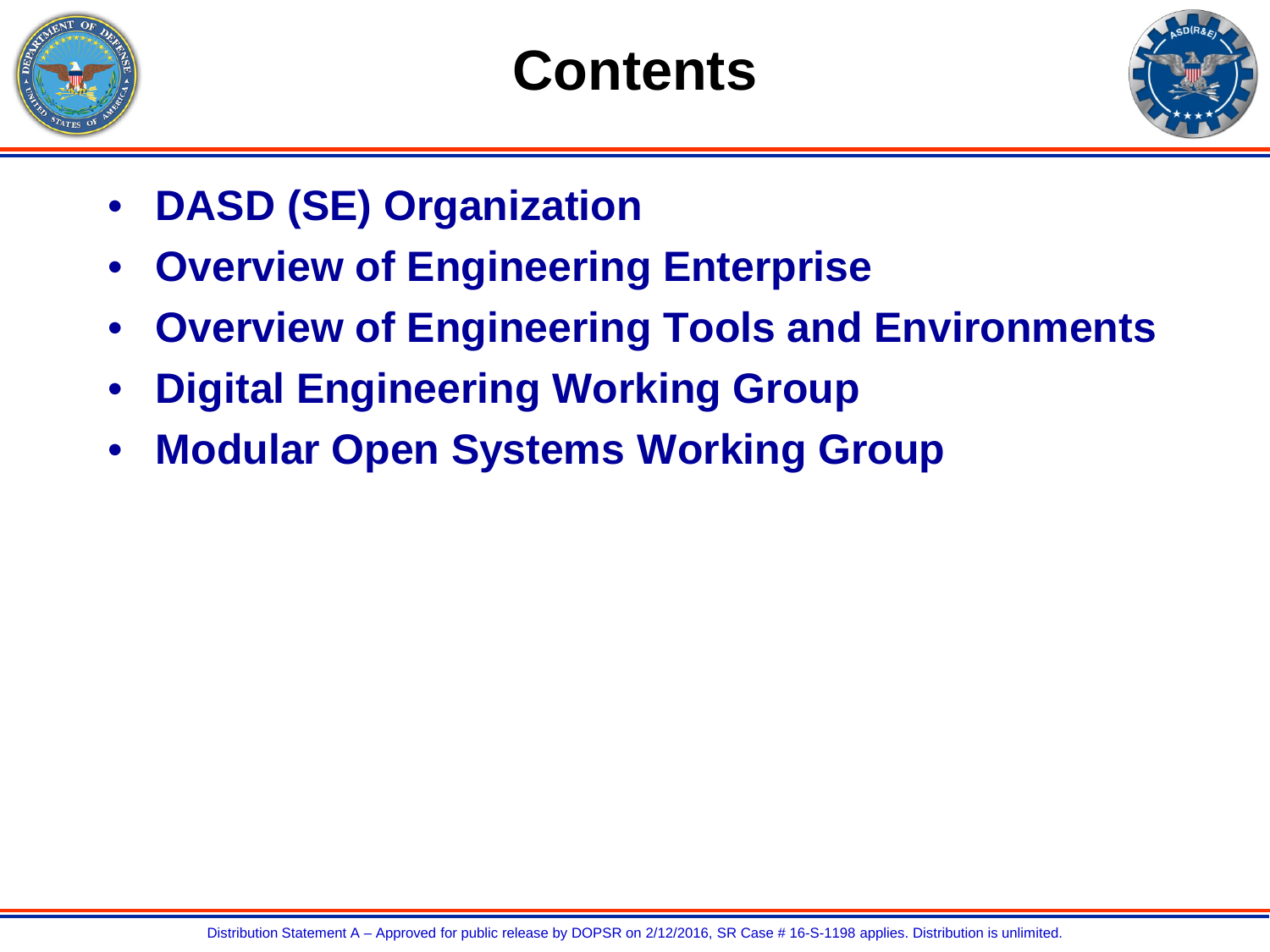

## **DASD, Systems Engineering**





**Acting Deputy Assistant Secretary of Defense and Principal Deputy, Systems Engineering**  *Kristen Baldwin*

**Homeland Defense Capability Development** *Robin Hicks*



**Major Program Support** *James Thompson*

*Supporting USD(AT&L) Decisions with Independent Engineering Expertise*

- **Engineering Assessment / Mentoring of Major Defense Programs**
- **Program Support Assessments**
- **Overarching Integrated Product Team and Defense Acquisition Board Support**
- **Systems Engineering Plans**
- **Systemic Root Cause Analysis**
- **Development Planning/Early SE**
- **Program Protection**



*Leading Systems Engineering Practice in DoD and Industry Robert Gold*

- **Systems Engineering Policy and Guidance**
- **Technical Workforce Development**
- **Specialty Engineering (System Safety, Reliability and Maintainability, Quality, Manufacturing, Producibility, Human Systems Integration)**
- **Security, Anti-Tamper, Counterfeit Prevention**
- **Standardization**
- **Engineering Tools and Environments**

**Providing technical support and systems engineering leadership and oversight to USD(AT&L) in support of planned and ongoing acquisition programs**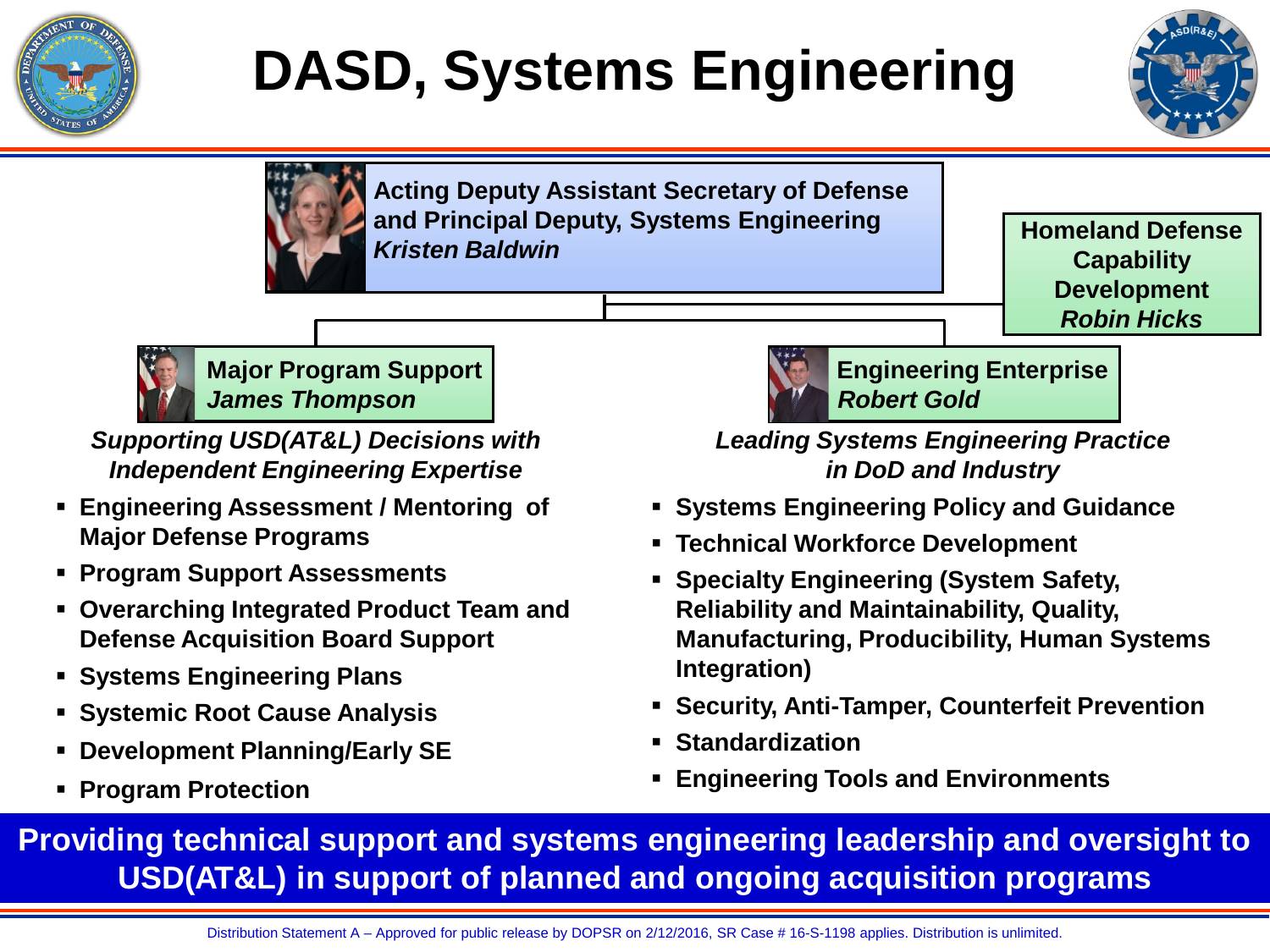

### **Engineering Enterprise Organization**



**Engineering Enterprise** *Robert Gold*



**Engineering Tools and Environments: Digital Engineering Design, Engineered Resilient Systems, MOSA** *Philomena Zimmerman*

**Specialty Engineering: R&M, Manufacturing, Value Engineering, System Safety** *Andrew Monje*



**Standards & Standardization (DSPO)** *Greg Saunders, Director Stephen Lowell, Deputy* **NATO/International/Web** *Latasha Beckman* **Procedures & DIDs** *Karen Bond* **DAU Liaison/Stdzn Journal/ PA/ASSIST/QPL/WSIT** *Timothy Koczanski* **Parts Mgmt/Qual Pgm** *Donna McMurray* **DMSMS/Counterfeit** *Alex Melnikow* **GIDEP/Anti-Counterfeit** *James Stein* **Budget Mgr, JSB** *Lloyd Thomas*  **Non-Govt Stds/FARpt11** *Trudie Williams*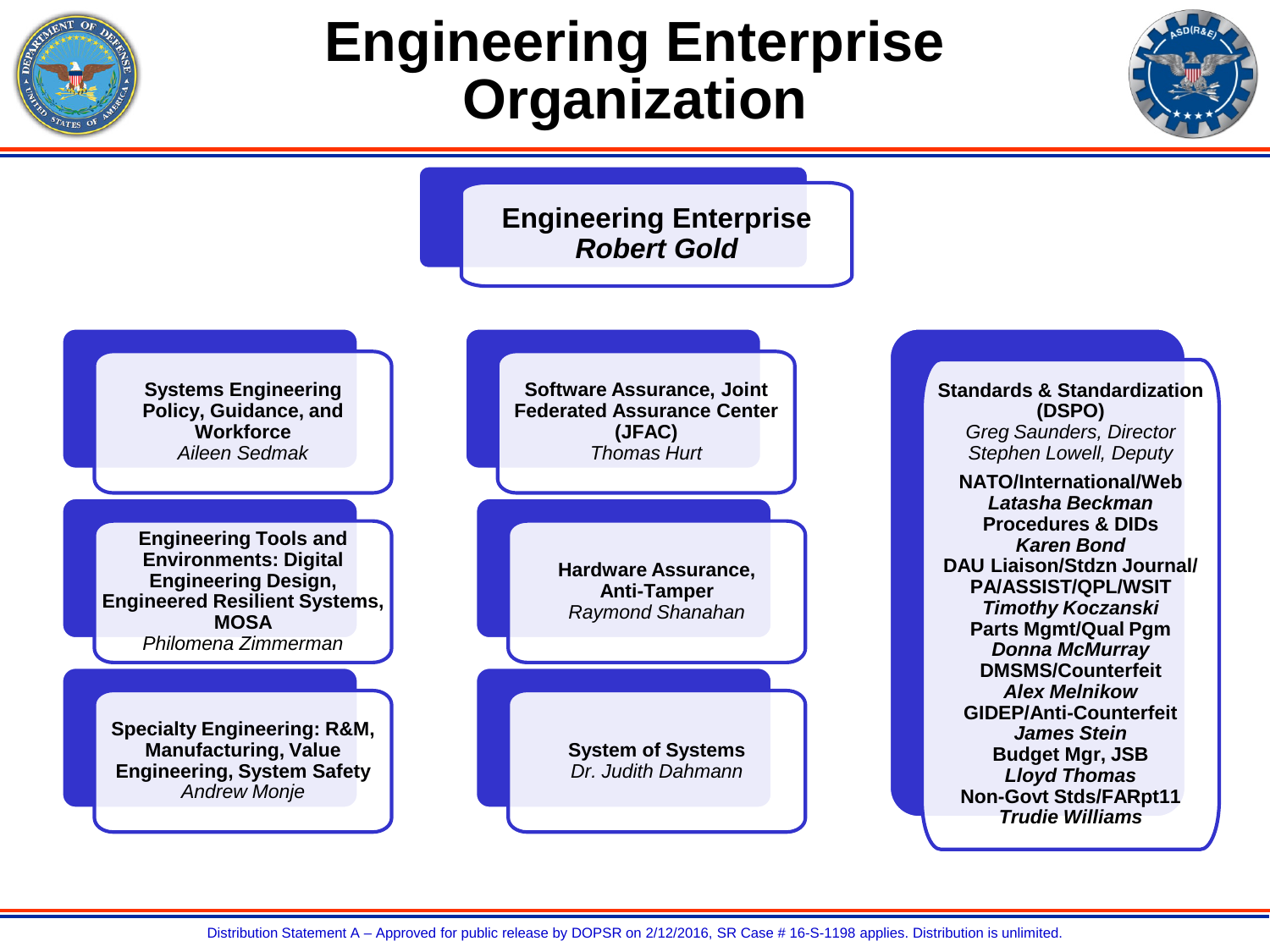

## **Engineering Enterprise Strategic Objectives**



### • **Manage the whole of our engineering activities**

- Workforce
- Tools & Environments
- Systems, domain-specific, and specialty engineering
- Systems-of-systems
- Assurance
- Effectiveness

### • **Establish collaboration with technical leads at major engineering activities and industry partners**

- Foster information exchange
- Identify and understand common challenges
- Provide top cover for Component and Industry initiatives
- Facilitate improvements to the state of practice
- e.g., federating Software/Hardware Assurance people and organizations under Joint Federated Assurance Center (JFAC)
- **Promote investments in engineering S&T, for example**
	- Automated detection of vulnerabilities and defects in Department SW
	- Detection of binary malicious insertions in operational SW
	- Innovative technologies for rapid inspection and analysis of microelectronics

### **Understand and Improve DoD's Collective Engineering Enterprise**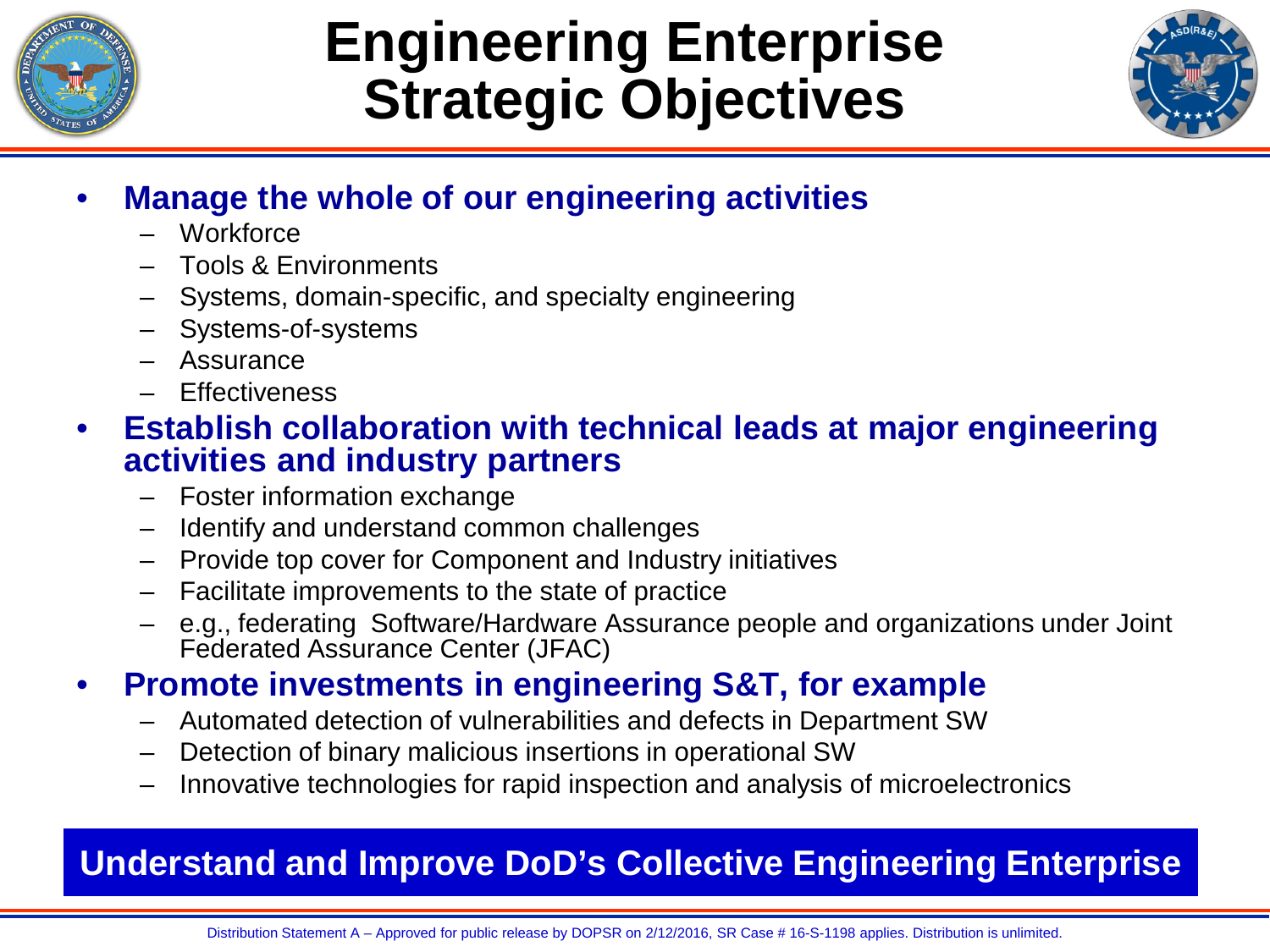

─ **Digital System Model: Develop a structure for organizing programs' technical data**

**Identifying data, standards, and tools for modular and open systems design; identifying acquisition approaches and support** 

### **Engineered Resilient Systems**

**Developing integrated suite of modern engineering tools: models and related capabilities, tradespace assessment and visualization tools; all within an architecture aligned with acquisition and operational business processes** 

**Engineering methods, processes, tools and techniques incorporating the latest digital practices for making informed decisions throughout the acquisition life cycle**

Distribution Statement A – Approved for public release by DOPSR on 2/12/2016, SR Case # 16-S-1198 applies. Distribution is unlimited.

## **Engineering Tools and Environments**

### **Digital Engineering**

**Transforming DoD towards model-centric practices by shifting from a linear, document-centric acquisition process towards a dynamic digital model-centric ecosystem**

### **Modular Open Systems Architecture**

**for more capable, modular, and rapidly upgradeable systems**



**Defense Standardization Council**





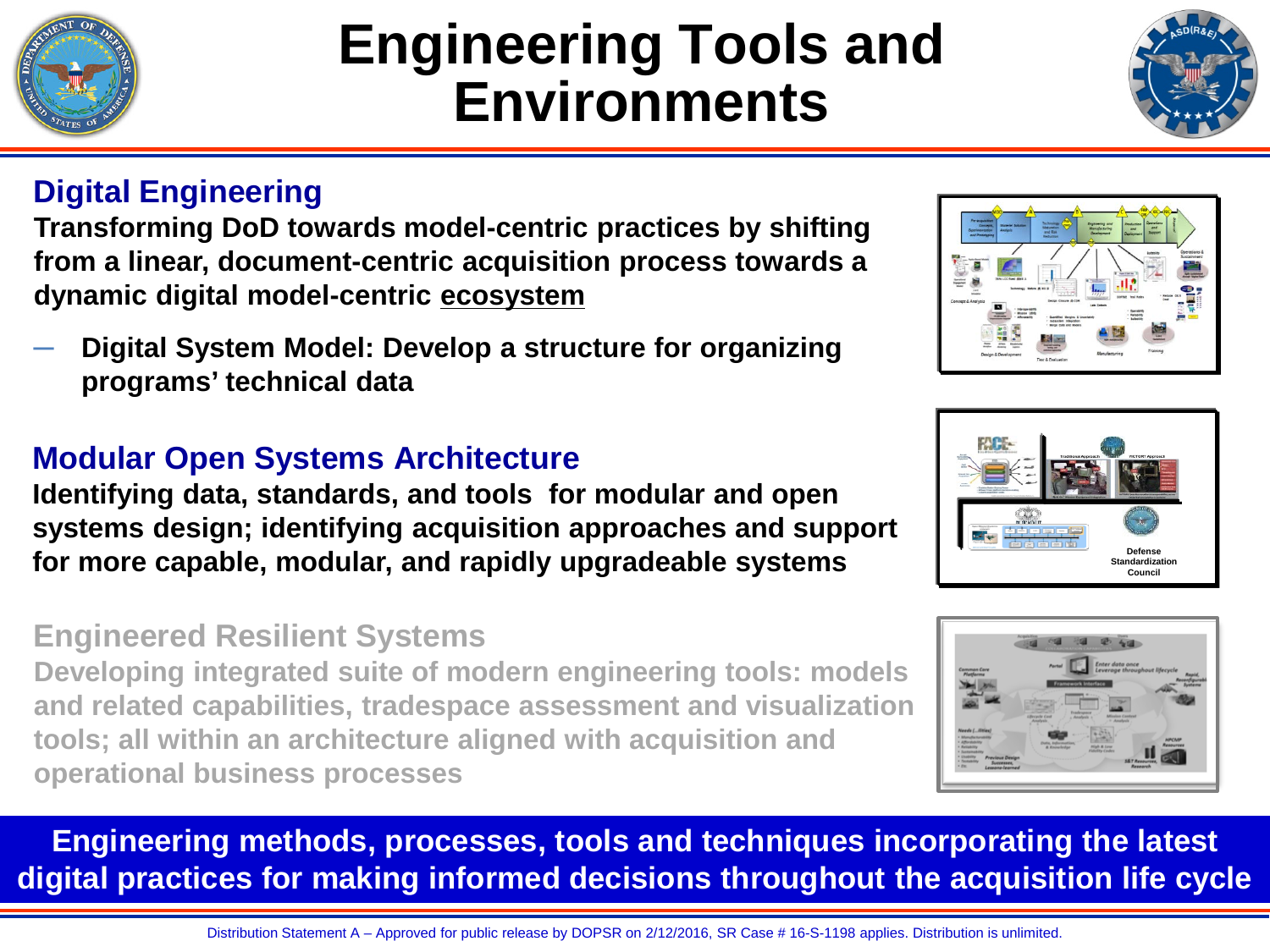

## **FY16 Plans for Digital Engineering (DE)**



**Establish a robust exchange of best practices from an enterprise view and a means for DE stakeholder communities to collaborate across government and industry** 

### • **Advance Current** *Body-of-Practice*

- Provide the foundation for transitioning acquisition processes to a digital engineering environment
- Examine the current state of practice, identify gaps, and begin to transform the future state of DE

### • **Establish & Execute Future** *Body-of-Work*

- Develop a body of work across critical focus areas to support implementation of DE across DoD
- Deliver a set of artifacts to enable government and industry to move towards a DE implementation across DoD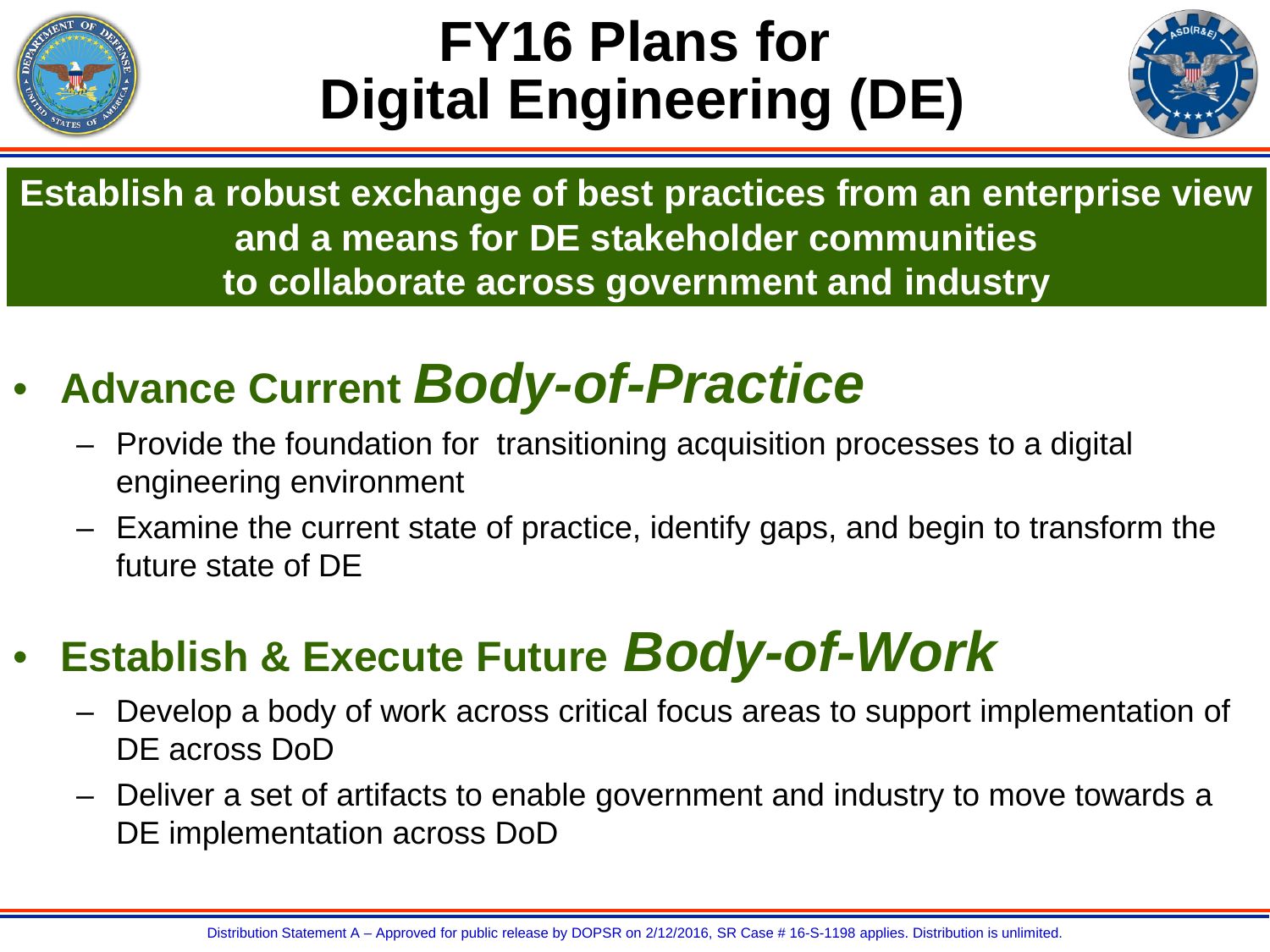

## **Digital Engineering Working Group (DEWG)**



- **Establish a open collaboration across DoD and other stakeholder communities**
	- Lead and cultivate efforts to address common practices and concerns of shifting from traditional acquisition processes to digital model-centric processes while pursuing cross-cutting issues within the systems engineering and across the acquisition community
	- Develop consistent messaging for DE throughout the DoD
	- Foster the development and use of new model-centric engineering practices and processes to aid in the acquisition of the world's best warfighting capabilities
	- Collaborate with industry to achieve common digital model-centric approaches across industry and DoD applications
	- Serve as the DoD systems engineering outreach to academia for the research and exchange of information related to model-centric technology, methodology/approach and usage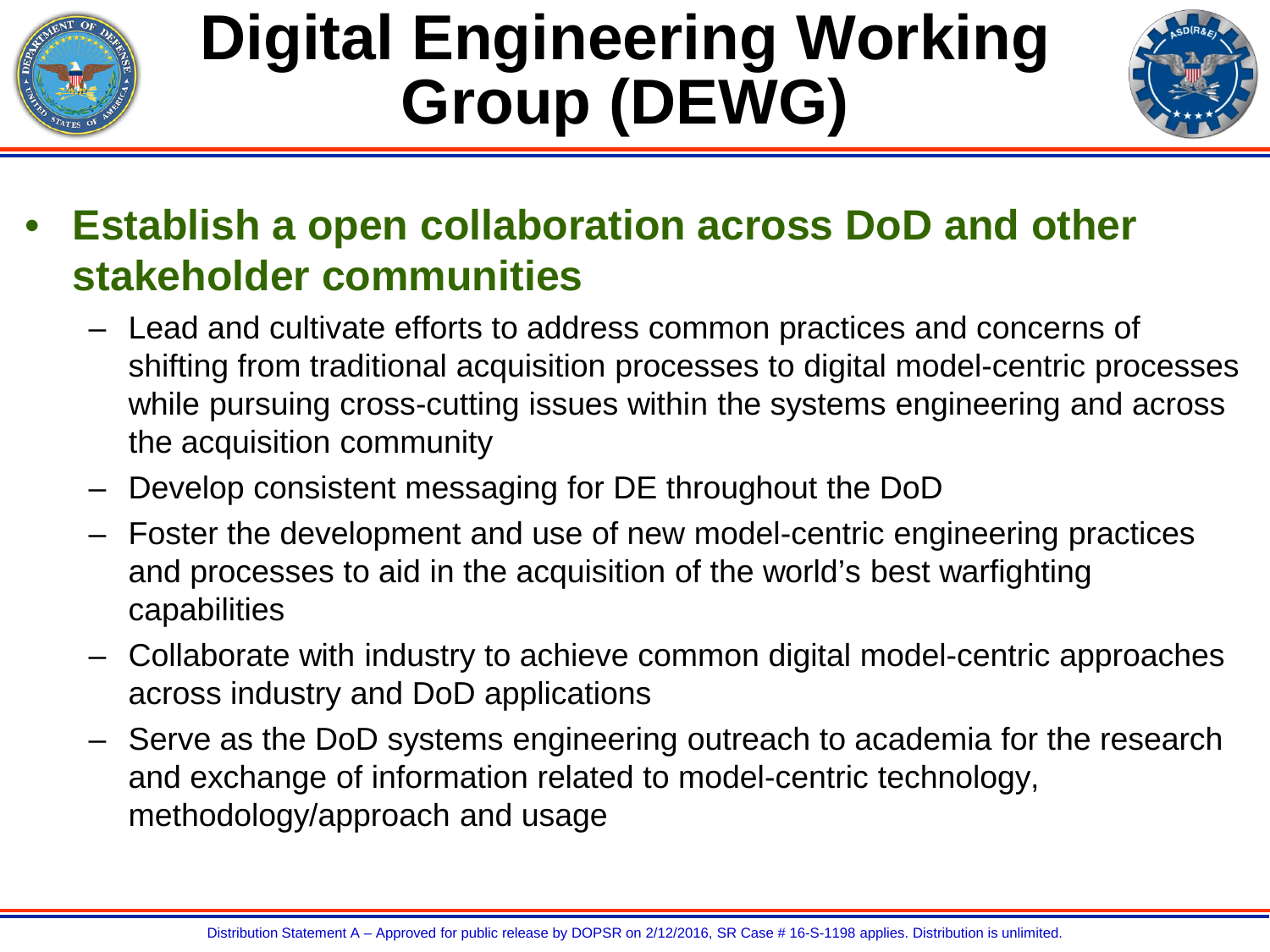

## **Digital Engineering Working Group (DEWG)**



- **Provide an integrated approach for DoD from an enterprise view** 
	- The DEWG will investigate the acquisition processes, change management, and technical approaches that enable digital engineering across DoD.
	- The DEWG will access gaps and best practices between stakeholder communities and their respective processes that impact the use of digital engineering across DoD
- **Current DoD membership includes:**
	- ─ **US Army** ─ **DISA**
	- ─ **US Navy** ─ **DLA**
	- ─ **US Air Force**   $-$  **MDA**

### **Invite representatives from industry that can provide input to the digital engineering community of practice.**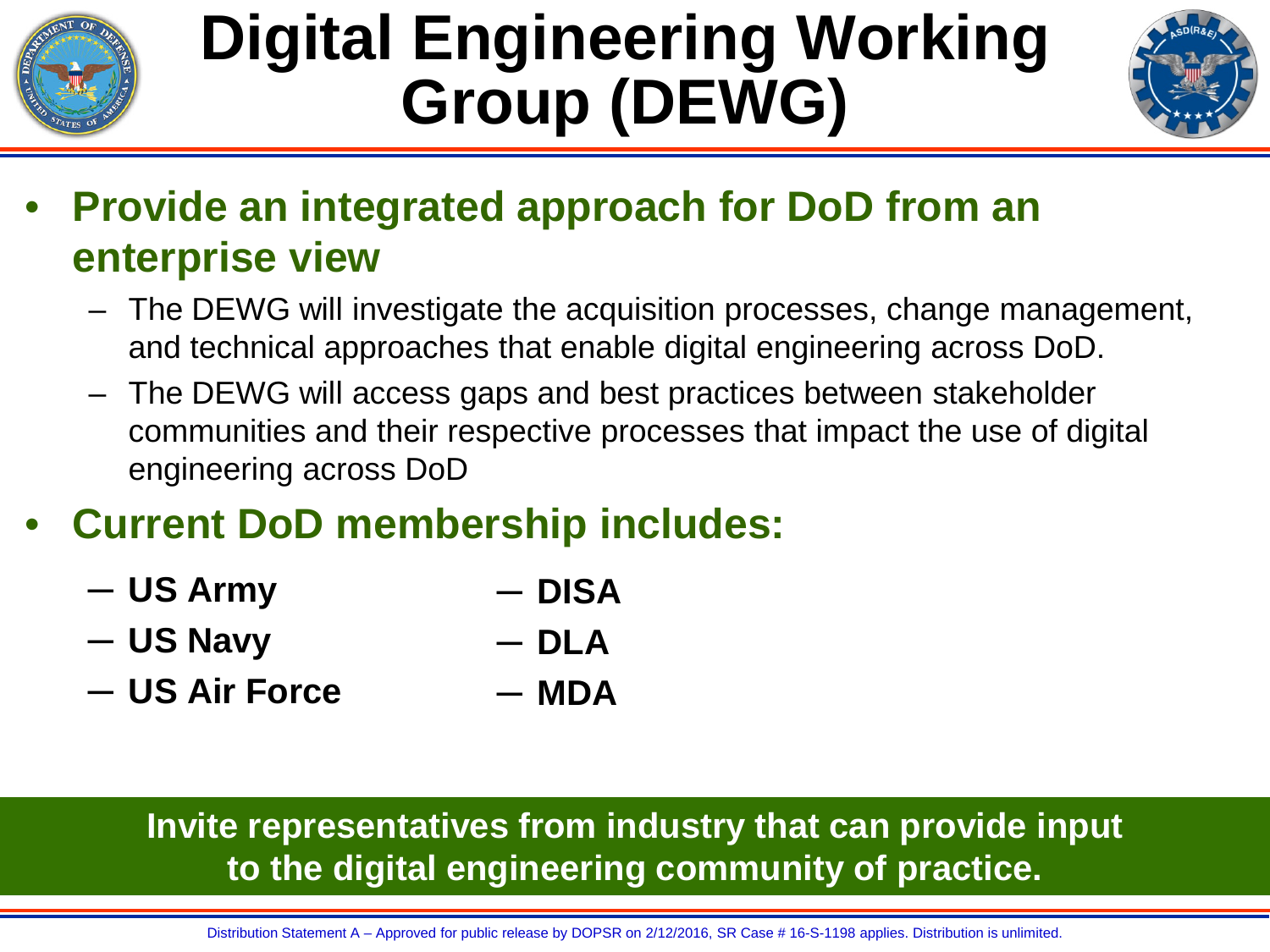

# **Digital Engineering Focus Areas**



#### **1. Definition**

– Defining the concept for the future state

#### **2. Implementation**

– Identifying the standards, methods, processes, tools to implement

#### **3. Policy and Guidance**

– Recommending changes to policy and guidance

#### **4. Workforce Development**

– Identifying the education and training across DoD

### **5. Contracting**

- Identifying contracting language for both technical and business aspects
- **6. Metrics**
	- Defining how to measure and manage performance

#### **7. Change Management**

– Identifying approaches and best practices to enable adoption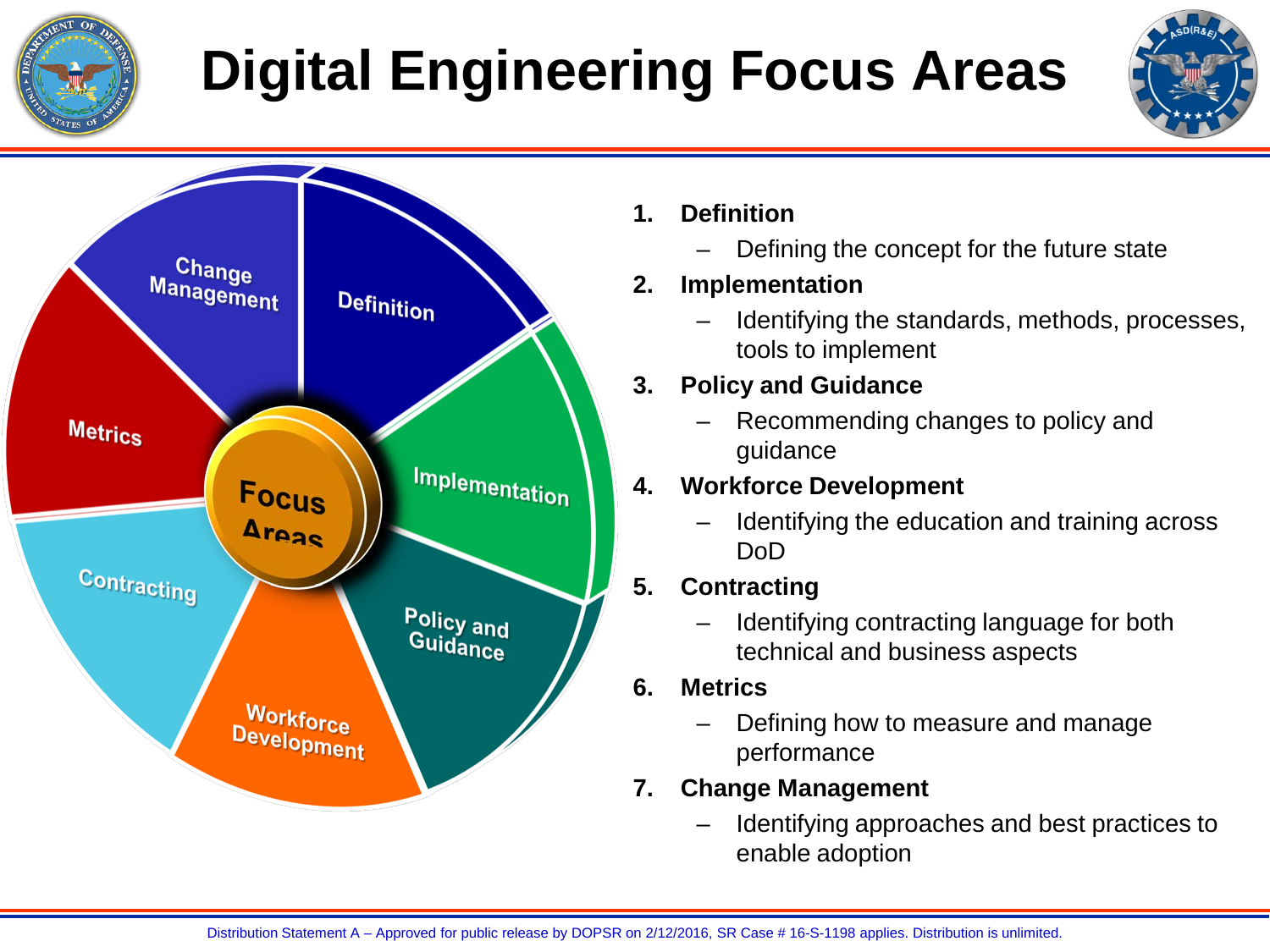

## **FY16 Plans for Modular Open Systems Approach (MOSA)**



**Establish a robust exchange of best practices from an enterprise view and a means for MOSA stakeholder communities to collaborate across technical and business areas**

- **Advance Current** *Body-of-Practice*
	- The DoD MOSA Stakeholder community will collaborate to advance the current *bodyof-practice*, leveraging the talent and dedication of the stakeholders currently working in this broad area

### • **Establish & Execute Future** *Body-of-Work*

- Develop a *body-of-work* of artifacts necessary to support implementation of M/OSA across system development and acquisition
- Deliver a set of artifacts to result in a *compendium* of necessary items to enable a comprehensive and cohesive understanding and treatment of M/OSA implementation across all domains related to the realization of systems for the DoD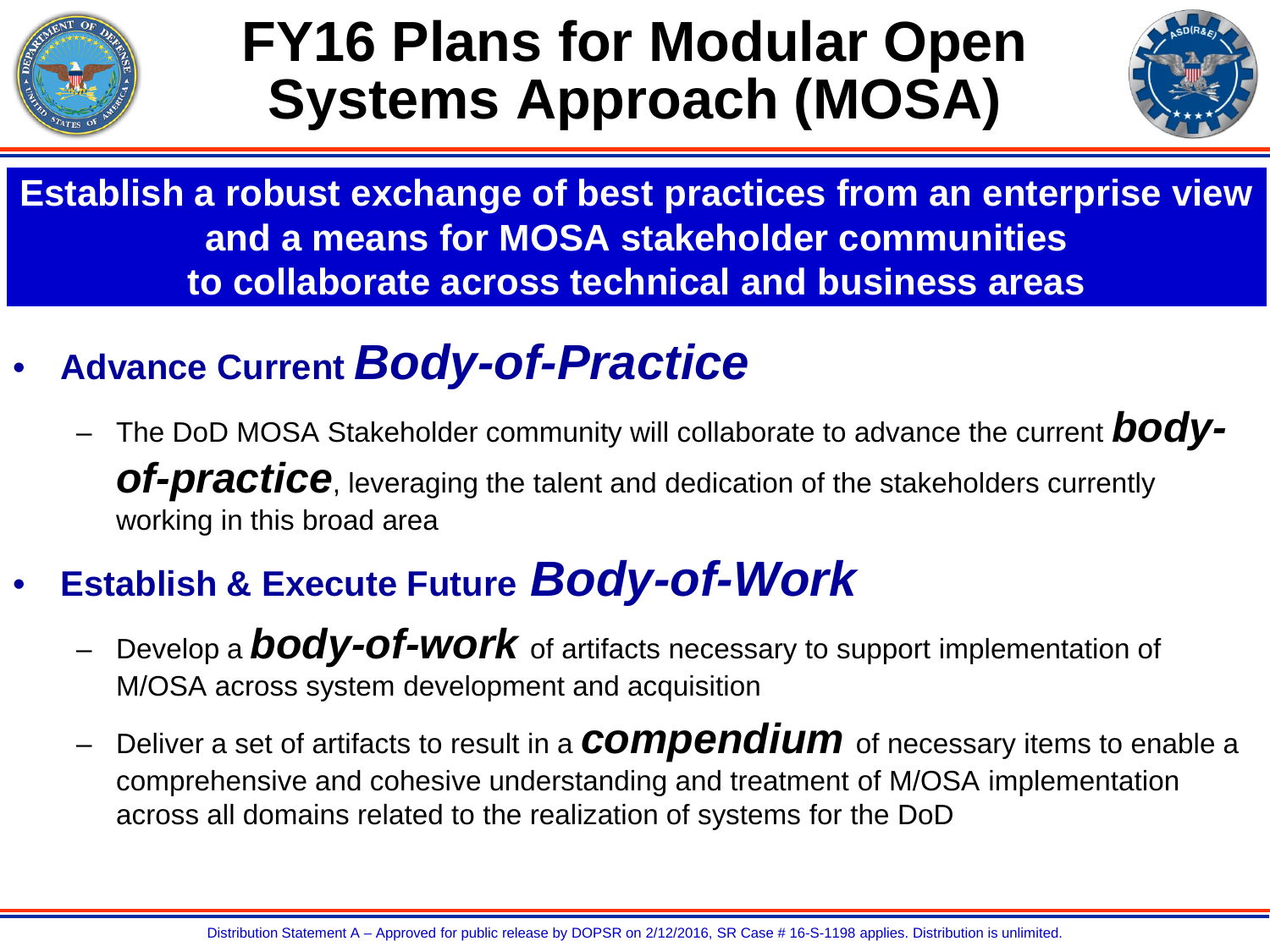

## **Modular Open Systems Working Group (MOSWG)**



- **Establishment of an open collaboration working group to operate within an ecosystem**
	- Foster collaboration amongst the DoD and others
	- The MOSWG will coalesce all necessary aspects of modular, open systems approaches (M/OSA) in order to, where practicable, to enable competition, innovation, interoperability, cost avoidance/savings, and component/subcomponent refresh within the acquisition lifecycle

### • **Provide an Integrated approach for DoD from an Enterprise view**

- There is no single magic bullet for successful MOSA implementations
- The MOSWG will take into consideration that there are many interdependencies between stakeholder communities and their respective processes that impact the use of MOSA
- The MOSWG will investigate the acquisition processes, cultural behaviors, business drivers and technical approaches that enable modular, open systems across the domains and warfighting areas of the DoD.

### • **DoD-wide Service/Agency participation**

– Due to the broad nature of the work within the DoD, there will be DoD-wide participation (Service/Agency, AT&L, CIO) with Co-Leads rotated from the Services and/or agencies using M/OSA concepts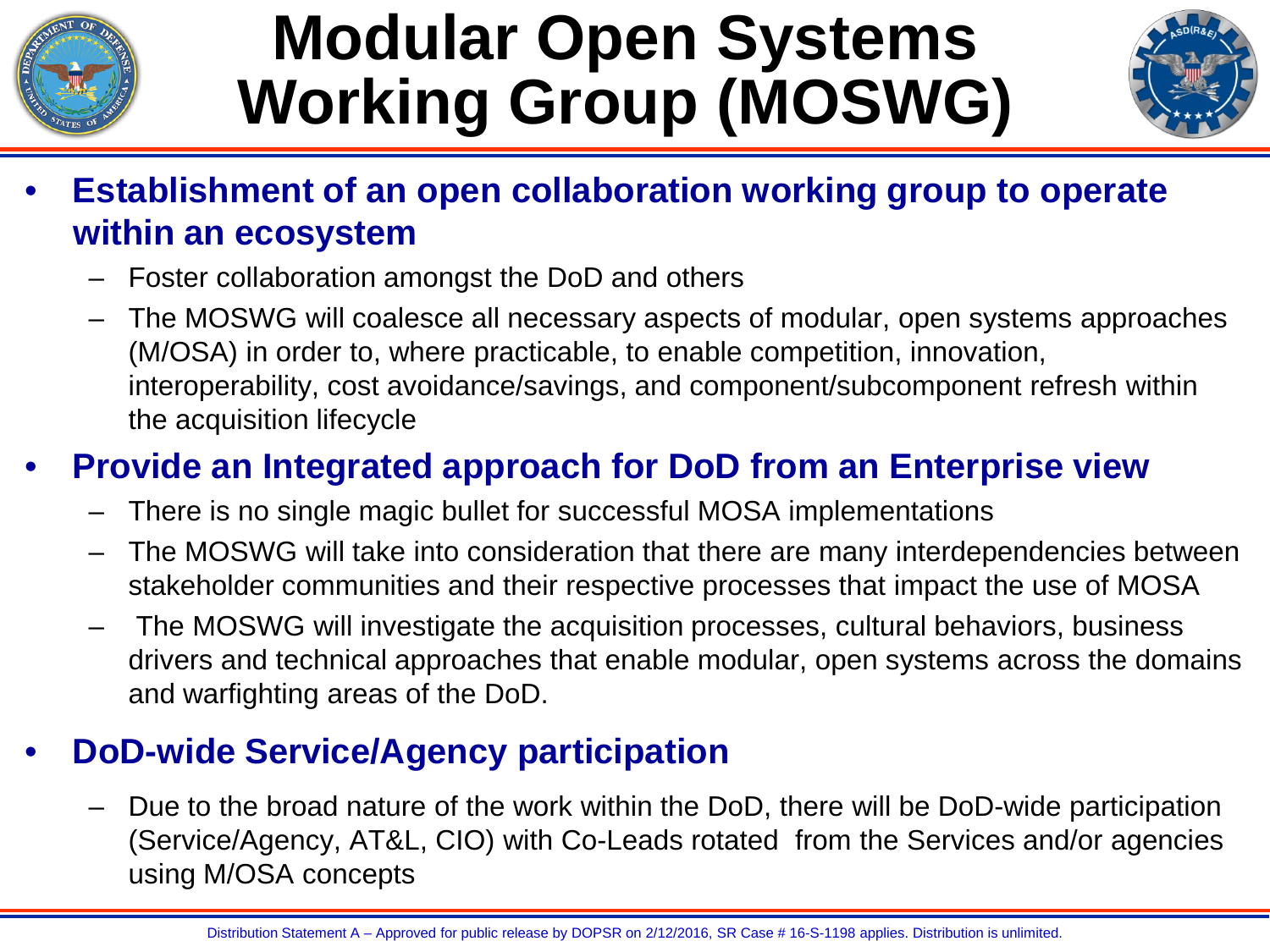

## **Modular Open Systems Working Group (MOSWG)**



- **The MOSWG will identify and define the MOSA Ecosystem for**  *key stakeholder communities* **supporting** *DoD functional areas* 
	- The MOSA Ecosystem involves several interconnected disciplines (& stakeholders communities across the DoD)
- **The MOSWG will leverage the talent and dedication of the current MOSA stakeholders advance the current** *body-of-practice*
	- The MOSWG will identify, evaluate, prioritize any visible gaps, and schedule work elements of the *body-of-evidence* that has been produced within ongoing efforts (BBP 1.0/2.0/3.0, DSC TSWG, OSA WG, Service/Agency implementations, etc)
	- The MOSWG (or delegated tiger team) will address expected items to come out of this review and develop the necessary tools
- **MOSWG activities will deliver a** *compendium* **of examples, and supporting artifacts to enable the DoD to make the most effective and practical use of M/OSA in weapon system acquisition activities**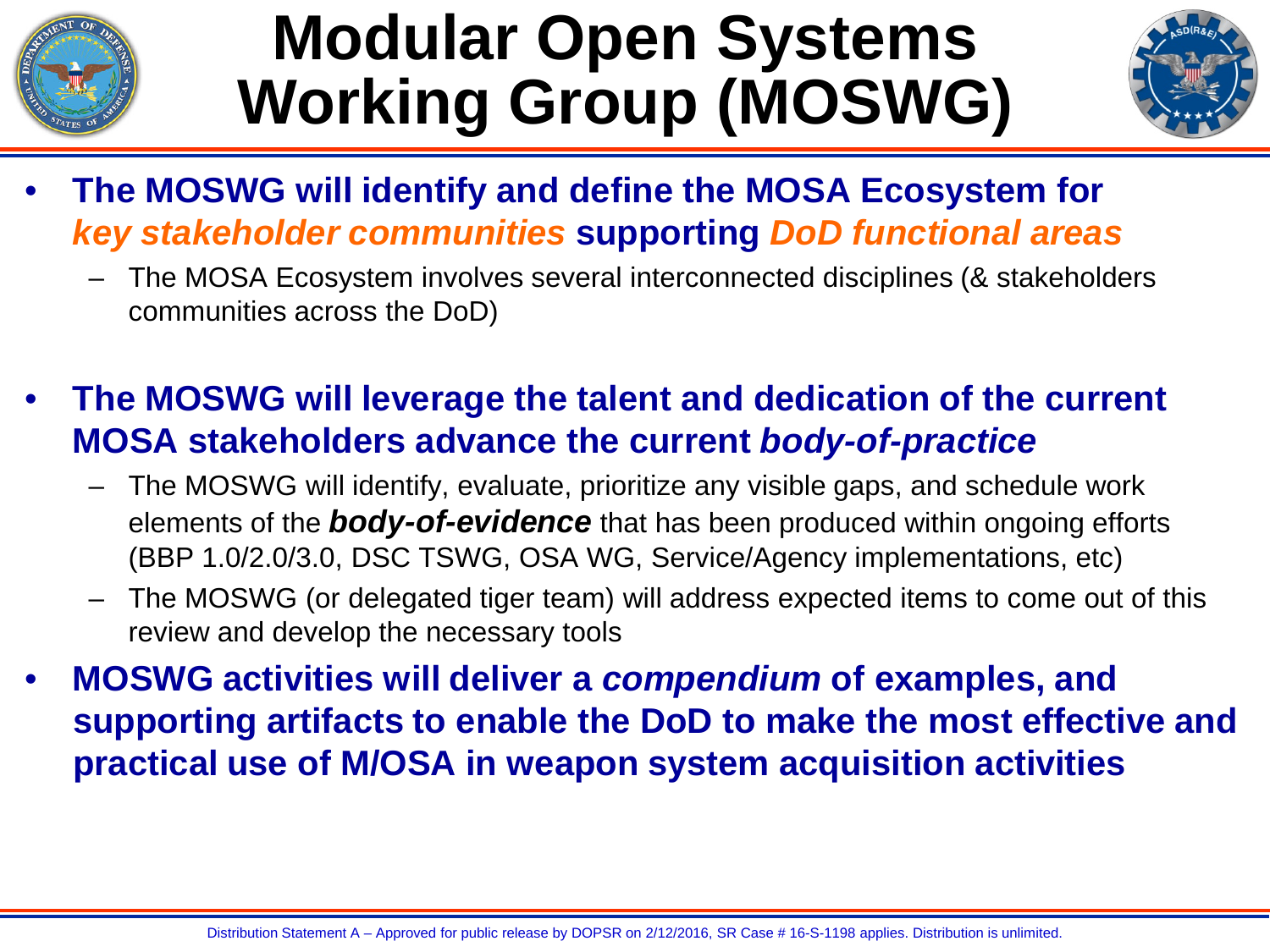



**DASD(SE) to lead the creation of a community of practice, leveraging the work done to date, the talent and dedication of the current stakeholders**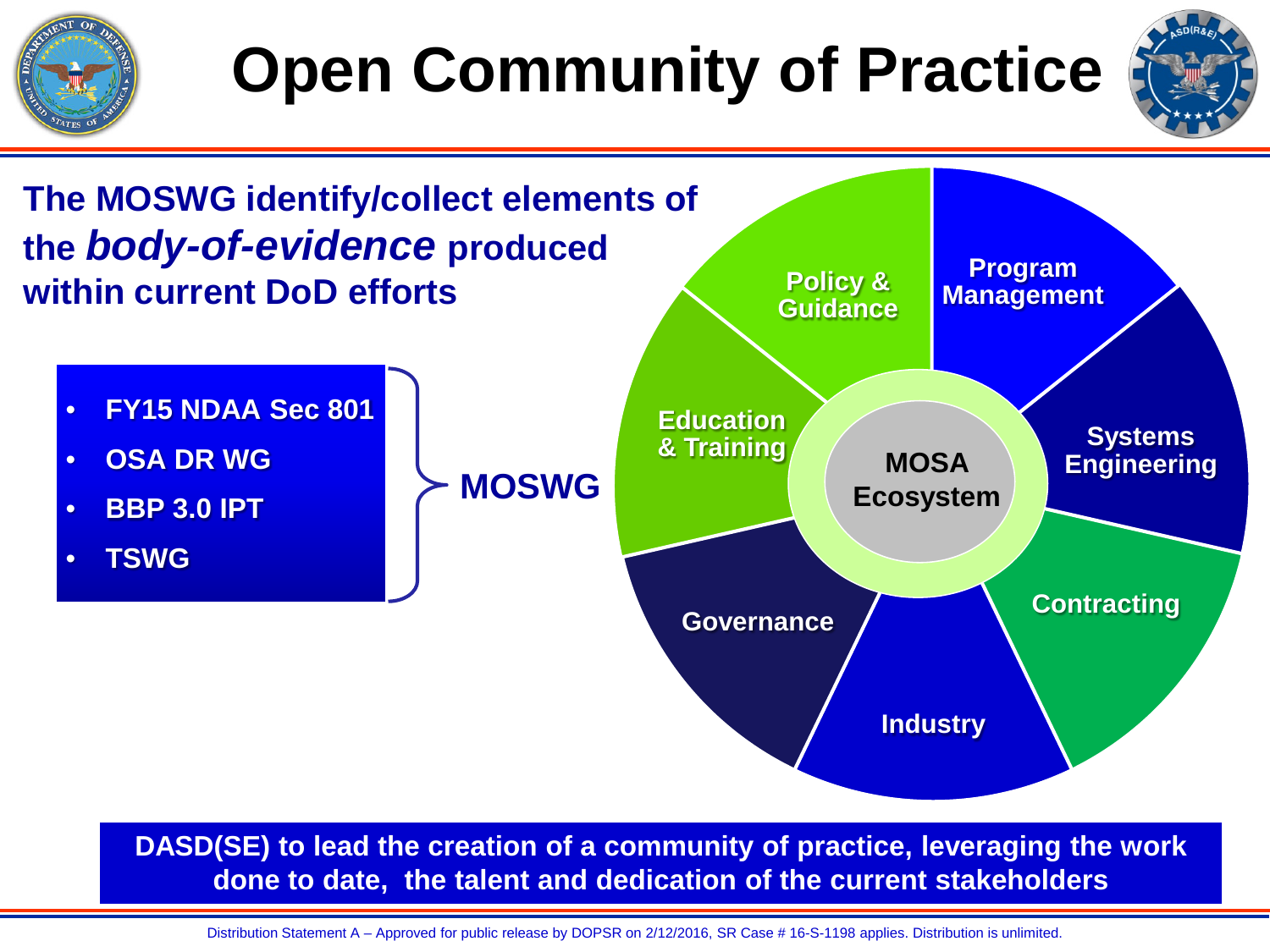

## **Systems Engineering: Critical to Defense Acquisition**





#### *Defense Innovation Marketplace http://www.defenseinnovationmarketplace.mil*

### *DASD, Systems Engineering http://www.acq.osd.mil/se*